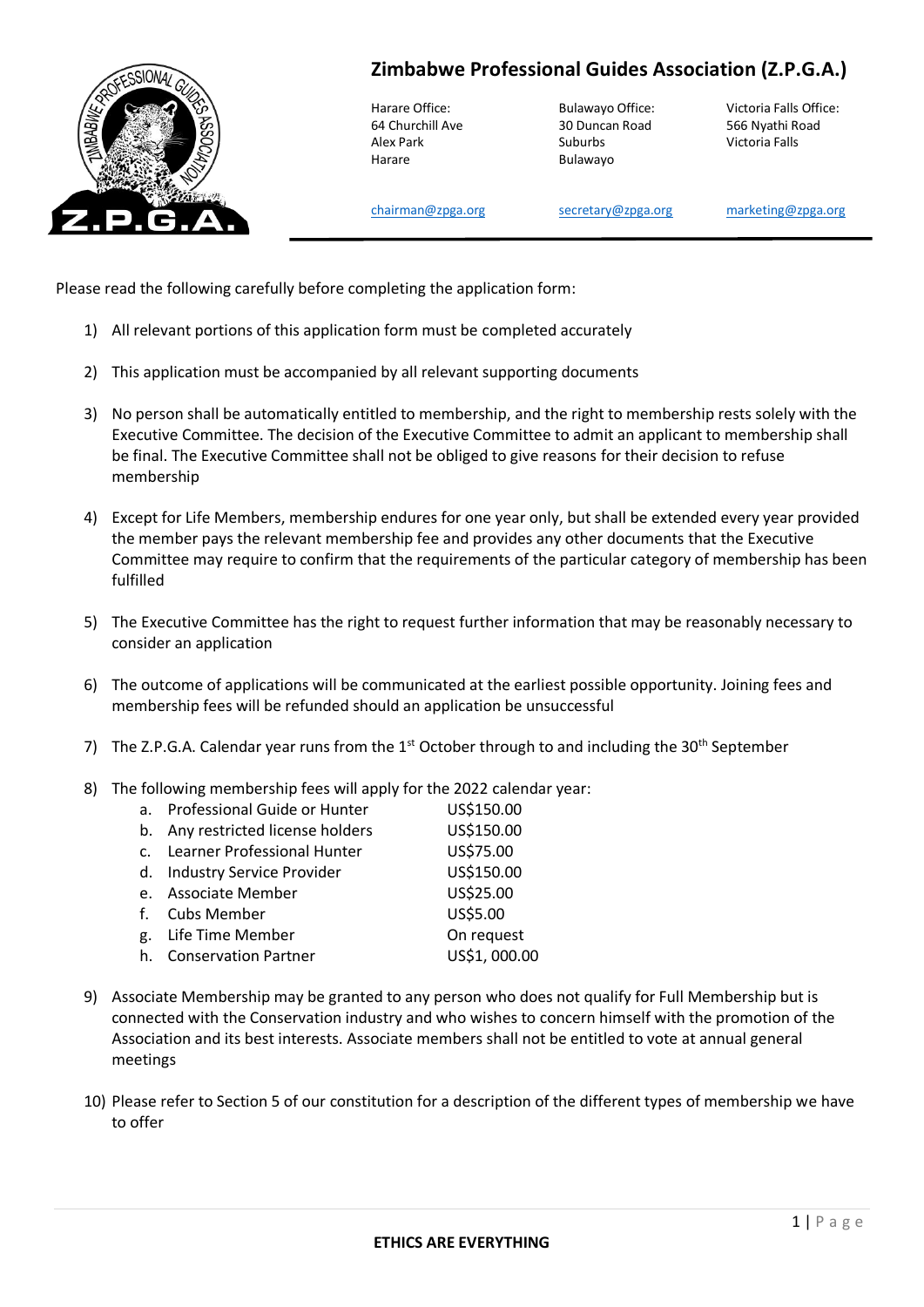Thank you for considering Membership with the Z.P.G.A. All applications for Membership will be vetted and verified in the first instance by the Z.P.G.A. Secretary and then by the Executive Committee, the following Membership categories are offered:

- ➢ Full Members applicants to complete section 1, 2 or 3 & 8
	- o A Full member anyone that holds a Zimbabwean License as issued by National Parks
- ➢ Associate Membership to complete section 1, 4 or 5 & 8
	- o An Associate Member anyone that does not hold a Zimbabwean License as issued by National Parks
- ➢ Z.P.G.A. Industry Service provider to complete section 1, 6 & 8
- ➢ Z.P.G.A. life time supporter to complete section 1, 7 & 8
- ➢ Conservation Partner (ZTA Recognized Tour Operator) to complete section 1, 6 & 8

|                | <b>Application for Membership</b>    |                                                                                                         |                          |  |  |
|----------------|--------------------------------------|---------------------------------------------------------------------------------------------------------|--------------------------|--|--|
|                | Surname:                             |                                                                                                         | <b>National ID No.</b>   |  |  |
|                | <b>First Names:</b>                  |                                                                                                         |                          |  |  |
| ↽              | <b>Representative Business Name:</b> |                                                                                                         |                          |  |  |
| $\overline{6}$ | <b>Residential Address:</b>          |                                                                                                         |                          |  |  |
|                | <b>Cell Phone No.</b>                |                                                                                                         | <b>Blood Type:</b>       |  |  |
| <b>SECTI</b>   | <b>Email Address:</b>                |                                                                                                         |                          |  |  |
|                | Date of Birth:                       |                                                                                                         | <b>Current Employer:</b> |  |  |
|                |                                      | Have you ever been convicted for any criminal offences in the past?                                     | YFS I have               |  |  |
|                |                                      |                                                                                                         | NO I have not            |  |  |
|                |                                      | If Yes, please give details on a separate sheet of paper as well as providing court/ conviction papers. |                          |  |  |

|                   | <b>Professional Hunter/Guide</b>                                         |  |                        |                                   |  |  |
|-------------------|--------------------------------------------------------------------------|--|------------------------|-----------------------------------|--|--|
|                   | <b>Full License No:</b>                                                  |  | <b>Date Obtained:</b>  |                                   |  |  |
|                   | <b>Details of License Restrictions if any:</b>                           |  |                        |                                   |  |  |
| $\mathbf{\Omega}$ |                                                                          |  |                        |                                   |  |  |
|                   | Details of criminal cases pertaining to wildlife and/or hunting, if any: |  |                        |                                   |  |  |
| $\overline{6}$    |                                                                          |  |                        |                                   |  |  |
|                   | Please supply the following supporting documentation:                    |  |                        |                                   |  |  |
| <b>SECTI</b>      | Copy of your current Z.P.W.M.A. License, back and front:                 |  |                        | Copies attached $\Box$            |  |  |
|                   | Copy of any one of your current weapons licenses:                        |  |                        | Copies attached $\Box$            |  |  |
|                   | Signed Z.P.G.A. Code of Conduct:                                         |  |                        | Copies attached $\Box$ See page 4 |  |  |
|                   | Copy of your most current First Aid Certificate:                         |  | Copies attached $\Box$ |                                   |  |  |
|                   | Do you have medical aid/insurance?                                       |  |                        | YES $\Box$ NO $\Box$              |  |  |

|                | <b>Learner Professional Hunter/Guide</b>                                 |                        |                     |                                   |
|----------------|--------------------------------------------------------------------------|------------------------|---------------------|-----------------------------------|
|                | <b>Education Qualification:</b>                                          |                        | <b>Tutors Name:</b> |                                   |
|                | Previous apprenticeship details, if any:                                 |                        |                     |                                   |
|                |                                                                          |                        |                     |                                   |
| n              | <b>Previous Experience:</b>                                              |                        |                     |                                   |
|                |                                                                          |                        |                     |                                   |
|                | Details of criminal cases pertaining to wildlife and/or hunting, if any: |                        |                     |                                   |
| <b>SECTION</b> |                                                                          |                        |                     |                                   |
|                | <b>Current LPH License Number:</b>                                       |                        | Date Obtained:      |                                   |
|                | Copy of your current Z.P.W.M.A. License, back and front:                 |                        |                     | Copies attached $\Box$            |
|                | Copy of any one of your current weapons licenses:                        |                        |                     | Copies attached $\Box$            |
|                | Signed Z.P.G.A. Code of Conduct:                                         |                        |                     | Copies attached $\Box$ See page 4 |
|                | Copy of your most current First Aid Certificate:                         | Copies attached $\Box$ |                     |                                   |
|                | Do you have medical aid/insurance?                                       |                        |                     | YES $\square$ NO $\square$        |

|                         |                                                                                                 | <b>Prospective Learner Professional Hunter/Guide (Ages 13 and older)</b> |                       |  |  |
|-------------------------|-------------------------------------------------------------------------------------------------|--------------------------------------------------------------------------|-----------------------|--|--|
| ₹                       | <b>Education Level:</b>                                                                         |                                                                          | <b>Employer Name:</b> |  |  |
| 2                       | Details of ZPWMA exams attempted to date, if any:                                               |                                                                          |                       |  |  |
| $\overline{\mathbf{C}}$ |                                                                                                 |                                                                          |                       |  |  |
|                         | Reference from ZPGA member, school or current attachment/employer                               |                                                                          |                       |  |  |
| <b>US</b>               | Name:                                                                                           |                                                                          | Signature:            |  |  |
|                         | Position:                                                                                       |                                                                          |                       |  |  |
|                         | Please be aware that you will not have voting rights as prescribed in the Z.P.G.A. Constitution |                                                                          |                       |  |  |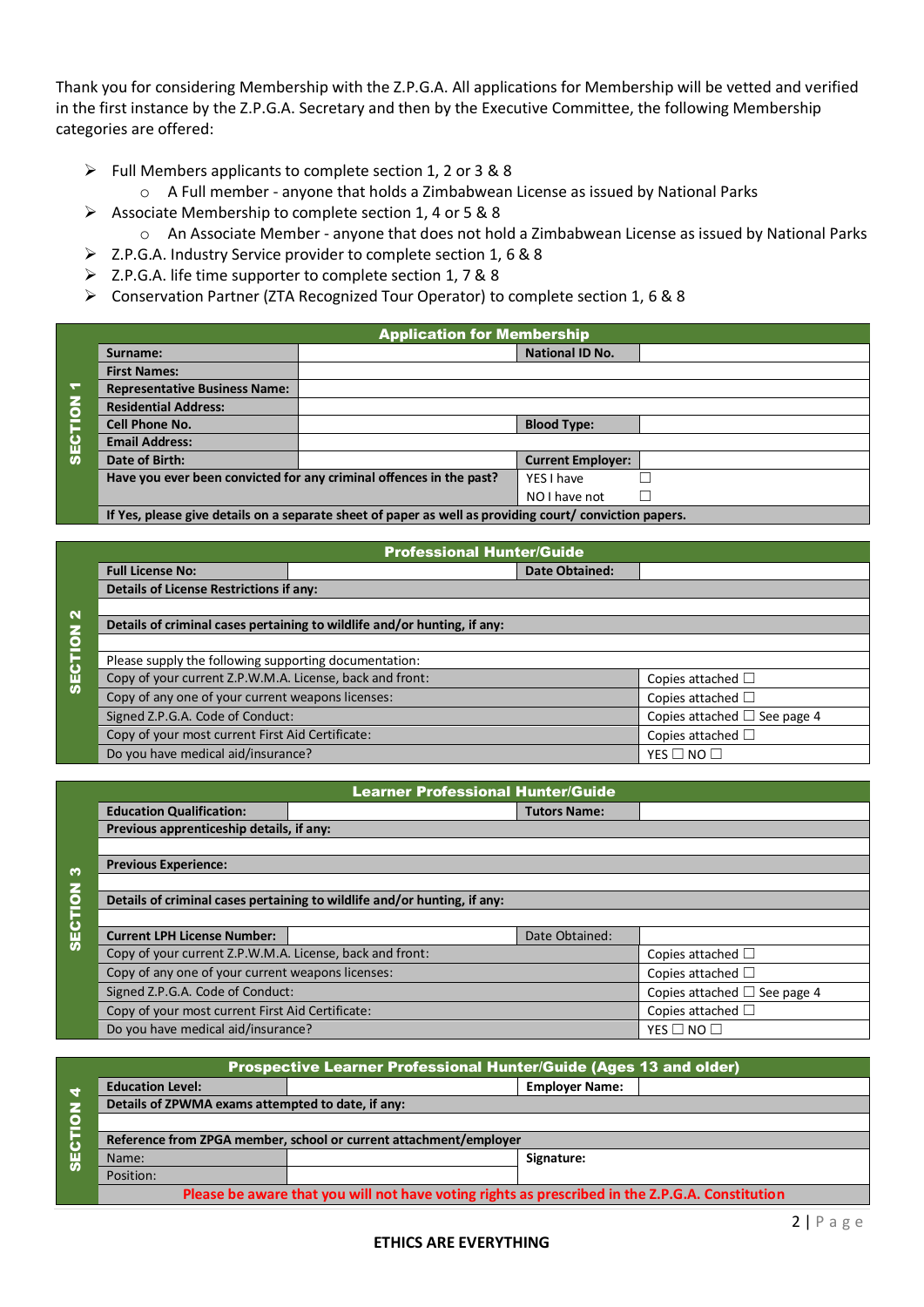|                | Associate or Friend of Z.P.G.A. Member, Cubs (Ages 4-12), Youth                                 |                                                                                                      |  |  |  |  |
|----------------|-------------------------------------------------------------------------------------------------|------------------------------------------------------------------------------------------------------|--|--|--|--|
|                | Current employer/school                                                                         | <b>Clubs/Societies</b>                                                                               |  |  |  |  |
|                | What wildlife interested do you have:                                                           |                                                                                                      |  |  |  |  |
| <b>In</b>      |                                                                                                 |                                                                                                      |  |  |  |  |
| $\overline{6}$ |                                                                                                 | What is your motivation for joining (If applicant is a minor, parent or legal guardian may fill in): |  |  |  |  |
| <b>SECTI</b>   |                                                                                                 |                                                                                                      |  |  |  |  |
|                | <b>Applicant/Parent Name:</b>                                                                   | Signature:                                                                                           |  |  |  |  |
|                | Applicant/Parent Contact No:                                                                    |                                                                                                      |  |  |  |  |
|                | Applicant/Parents<br>Email                                                                      |                                                                                                      |  |  |  |  |
|                | Address:                                                                                        |                                                                                                      |  |  |  |  |
|                | Please be aware that you will not have voting rights as prescribed in the Z.P.G.A. Constitution |                                                                                                      |  |  |  |  |

|                |                                                              | Z.P.G.A. Industry Service Provider & Conservation Partner                                                     |
|----------------|--------------------------------------------------------------|---------------------------------------------------------------------------------------------------------------|
|                | <b>Current Employer:</b>                                     |                                                                                                               |
|                | <b>Company Name:</b>                                         |                                                                                                               |
|                | Do you offer:                                                | Photographic Safaris Yes $\Box$ No $\Box$<br>Hunting Safaris Yes $\Box$ No $\Box$                             |
|                | Are all your Guides Members                                  | Yes $\Box$ No $\Box$ If the answer to this question is no, careful consideration needs to be given to joining |
|                | of the $Z.P.G.A.$ ?                                          | each Guide up as soon as possible.                                                                            |
|                | Z.T.A. Operators Number:                                     |                                                                                                               |
| ဖ              | What services will you be offering the Z.P.G.A. Membership?  |                                                                                                               |
| <b>SECTION</b> |                                                              |                                                                                                               |
|                |                                                              |                                                                                                               |
|                | What is your motivation for joining the Z.P.G.A. Membership? |                                                                                                               |
|                |                                                              |                                                                                                               |
|                |                                                              |                                                                                                               |
|                |                                                              |                                                                                                               |
|                |                                                              |                                                                                                               |

## **Please note your application will be put forward so that you are included in our Members chat group however please be aware that you will not have voting rights as prescribed in the Z.P.G.A. Constitution**

|                                                                                                 | Z.P.G.A. Life Time Supporter        |  |  |  |  |
|-------------------------------------------------------------------------------------------------|-------------------------------------|--|--|--|--|
|                                                                                                 | <b>Current Employer:</b>            |  |  |  |  |
| $\blacktriangleright$                                                                           | Who introduced you to the Z.P.G.A.? |  |  |  |  |
| $\overline{6}$<br>ان<br>8∎                                                                      | What is your motivation?            |  |  |  |  |
| Blogse he aware that you will not have voting rights as proscribed in the Z B G A. Constitution |                                     |  |  |  |  |

**PL nave voting rights as pre** 

| $\infty$                 | <b>REFERENCES – NAMES OF TWO REFEREES WHO ARE MEMBERS OF THE Z.P.G.A ARE REQUIRED</b> |  |           |  |
|--------------------------|---------------------------------------------------------------------------------------|--|-----------|--|
|                          | <b>FOR ALL APPLICANTS</b>                                                             |  |           |  |
| О<br>ш<br>$\overline{v}$ | Name:                                                                                 |  | Signature |  |
|                          | <b>Position:</b>                                                                      |  |           |  |
|                          | Name:                                                                                 |  | Signature |  |
|                          | <b>Position:</b>                                                                      |  |           |  |

|                | <b>BACKGROUND CHECKS HAVE BEEN COMPLETED ON THE APPLICANTS</b> |                       |  |  |          |  |  |
|----------------|----------------------------------------------------------------|-----------------------|--|--|----------|--|--|
|                | <b>Name of verifier:</b>                                       |                       |  |  |          |  |  |
| $\overline{5}$ | Position within Z.P.G.A.:                                      |                       |  |  |          |  |  |
|                | Name three committee                                           | 1 <sup>st</sup> Name: |  |  |          |  |  |
|                | Members that signed off:                                       | 2 <sup>nd</sup> Name: |  |  |          |  |  |
| <b>NIND</b>    |                                                                | 3rd Name:             |  |  |          |  |  |
|                | Notes:                                                         |                       |  |  |          |  |  |
|                |                                                                |                       |  |  |          |  |  |
|                | <b>Application Status:</b>                                     | Approved              |  |  | Rejected |  |  |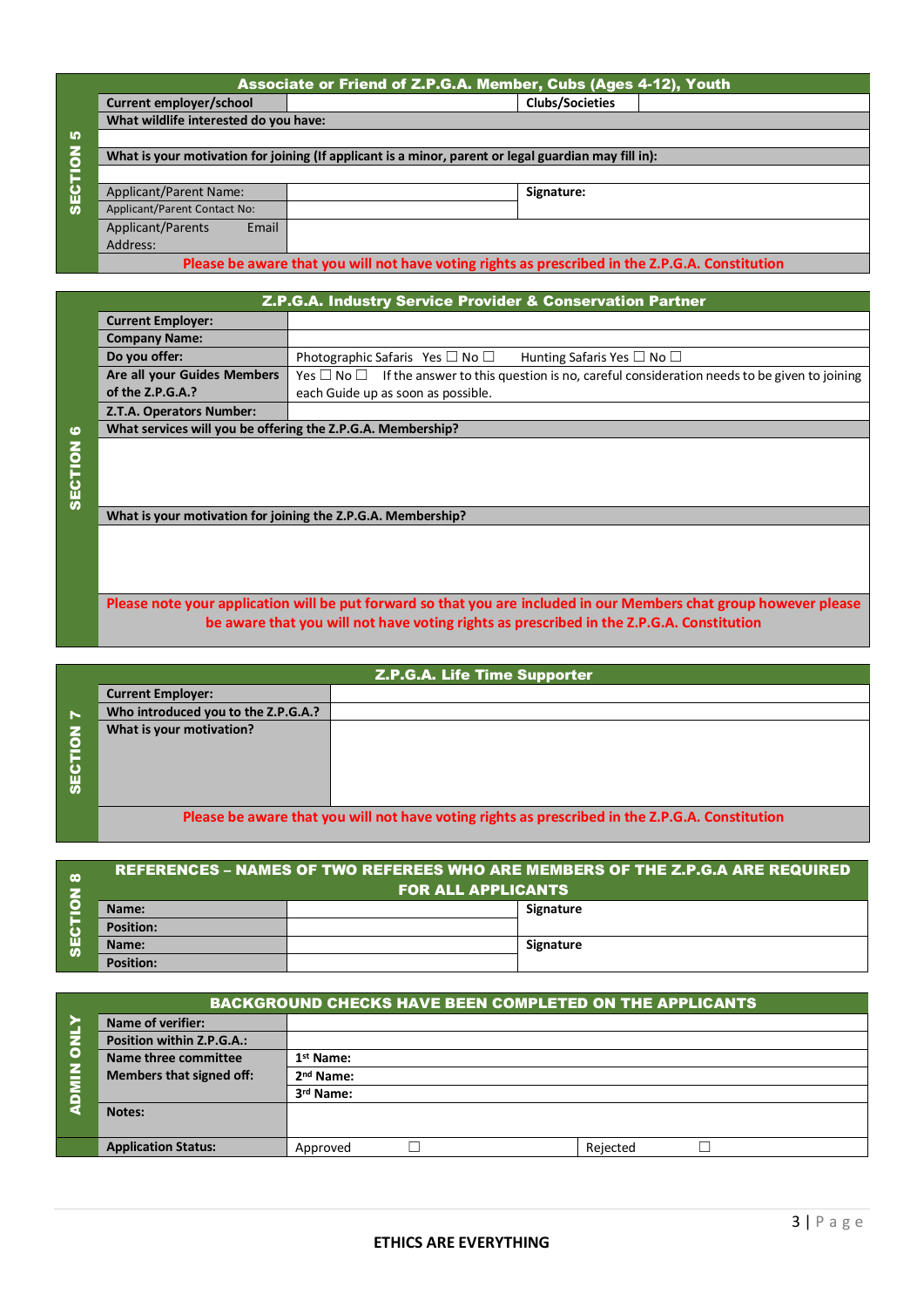

## **PLEDGE FOR ALL ZIMBABWE PROFESSIONAL GUIDES ASSOCIATION MEMBERS**

**I, the undersigned, hereby pledge my acceptance of the Z.P.G.A. Code of Ethics as part of my membership of Zimbabwe Professional Guides Association:** 

| <b>Code of conduct pledge</b>                                                                           |                                                                     |                         |   |  |
|---------------------------------------------------------------------------------------------------------|---------------------------------------------------------------------|-------------------------|---|--|
| Surname:                                                                                                |                                                                     | <b>National ID No.</b>  |   |  |
| <b>First Names:</b>                                                                                     |                                                                     |                         |   |  |
| <b>Residential Address:</b>                                                                             |                                                                     |                         |   |  |
| <b>Cell Phone No.</b>                                                                                   |                                                                     |                         |   |  |
| <b>Email Address:</b>                                                                                   |                                                                     |                         |   |  |
| Date of Birth:                                                                                          |                                                                     | <b>Current Employer</b> |   |  |
|                                                                                                         | Have you ever been convicted for any criminal offences in the past? | YFS I have              |   |  |
|                                                                                                         |                                                                     | NO I have not           | × |  |
| If Yes, please give details on a separate sheet of paper as well as providing court/ conviction papers. |                                                                     |                         |   |  |
| Signed:                                                                                                 |                                                                     | <b>Dated</b>            |   |  |

**With this pledge, I accept that I am personally responsible to meet all the requirements towards maintaining membership status. I confirm that I am committed to the Code of Ethics, the Constitution, Rules, and Policies of Z.P.G.A. Furthermore, I promise to comply with the Code of Ethics for the Z.P.G.A. I am committed to abide by the Code of Ethics listed below and to respect all the Association's policies.** 

## **Z.P.G.A. "Guiding Code of Ethics" Values: (Applicable to all Z.P.G.A. members operating in a Photographic Area)**

- 1) Statement of Reliability and Responsibility
	- a. I undertake to be on time, reliable, honest, conscientious and tactful. The number of people comprising a party should be appropriate to my qualifications the nature of the trail, the terrain and the type of activities engaged in, it is further proposed that a walking safari shall not comprise of more than eight (8), being made up of the Walking Guide and up to a maximum of seven (7) guests or Driving Guides and or scouts
- 2) Adherence to Universal Professional Standards, Norms and Values
	- a. I welcome tourists to Zimbabwe, and promise to serve competently and professionally those under my guidance, and I endeavour to the best of my ability to satisfy their expectations as valued clients, guests and visitors to Zimbabwe by dealing with the applicable tour programme and itinerary in a responsible and efficient manner
- 3) Adherence to Zimbabwe's Laws, Regulations and Customs
	- a. I adhere to and support the Zimbabwean Constitution, laws and regulations, including but not limited to the Parks and Wildlife Act, Firearms Act, Trapping of Animals (Control) Act, Tourism Act and any other Conservation Laws as may be enacted from time to time
	- b. I undertake to assist tourists under my guidance to respect local laws, regulations and customs; in addition, I promise to support and uphold the vision, mission and values of Z.P.G.A. and I submit to the applicable controls, sanctions and disciplinary procedures
	- c. I promise to operate within my own levels of expertise and refrain from entering areas or undertake activities for which I am not qualified
- 4) Attitude and Respect Towards Countries, Operations, People and the Environment
	- a. At all times I treat with respect all peoples of the world, all languages, all cultures and all religions, local and other customs, histories and lore, and the indigenous natural environment. I will conduct all guiding activities in such a manner as to cause the least possible damage to the environment and I will endeavour to remove litter thus improving the environment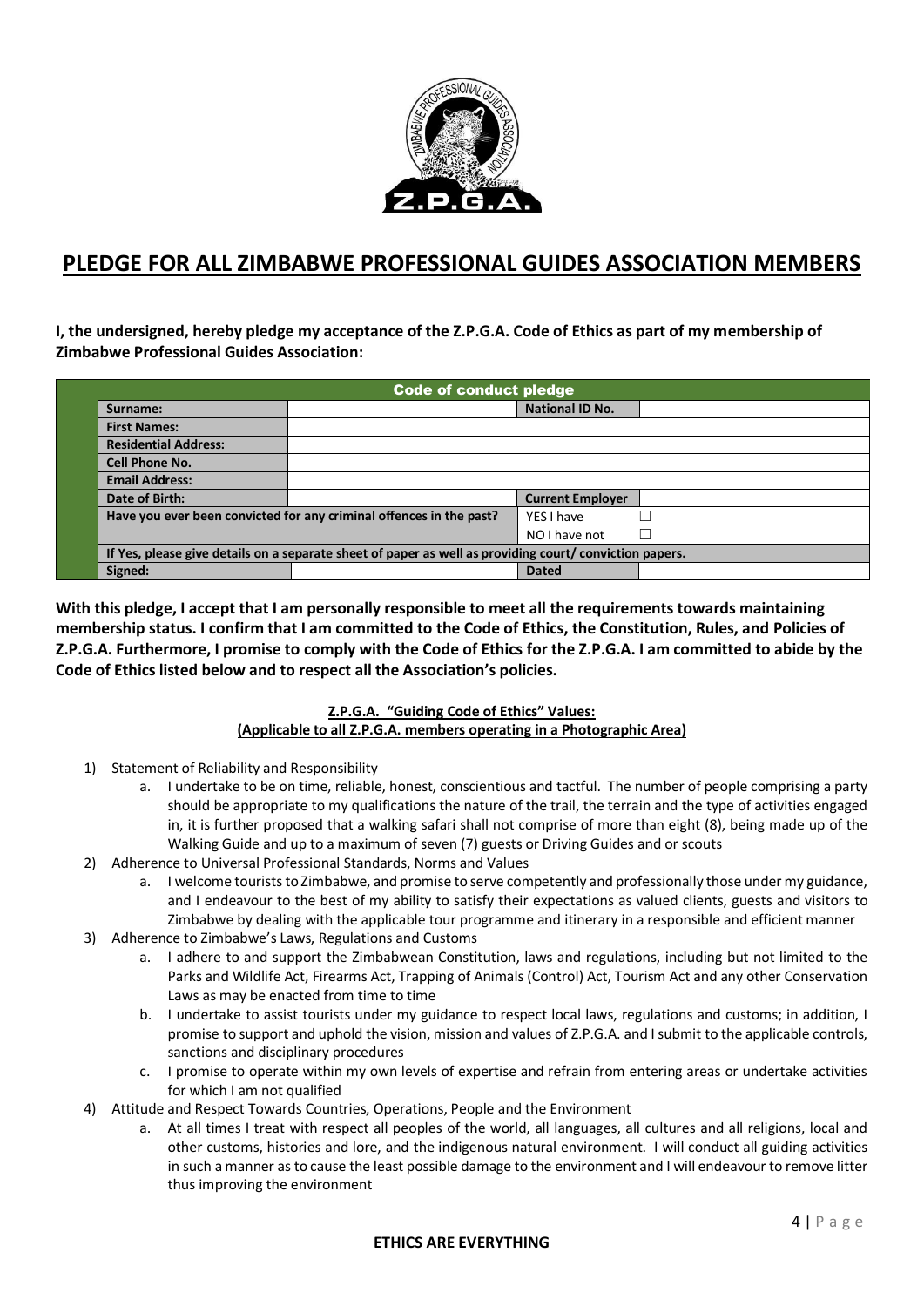- b. I will not spread miss truths about my fellow Operators in the non-Consumptive or Consumptive sector and will only make comments based on truthful facts
- c. I will always be mindful of the fact that legitimate and ethical hunting does play an integrated part in Conservation
- 5) Promise to Provide Reliable Information
	- a. I undertake to provide knowledgeable, correct, fair and unbiased information to tourists under my guidance, and I promise to keep an open mind towards comments and feedback from visitors to Zimbabwe. I undertake to apply professional skills and knowledge that I have acquired through training and experience
- 6) Undertaking to Care for The Safety of Tourists
	- a. I undertake to implement all reasonable measures to protect the personal safety of everyone under my guidance, and I undertake to operate safely and responsibly in whatever mode of transport is used. In addition, in the event of any accident, injury, mishap or other situation that compromises the safety of those under my guidance, I pledge to immediately do all things required to ensure the persons safety, and, when safe to do so, contact the relevant authority for assistance if and where necessary
- 7) Avoidance of Substance Abuse
	- a. At all times I refrain from and avoid substance abuse and or taking drugs, smoking in inappropriate areas, or use of any narcotic drug, and I promise to maintain my sobriety when on duty
	- b. I understand that drugs may also include prescribed medication where a doctor has specifically advised or warned me of the drug's effects such as drowsiness, impaired vision or concentration etc. With this in mind I will adjust where necessary my routine to ensure safety and professionalism
	- c. I will not handle a weapon if I have been drinking. The same principle shall apply to the taking of drugs, prescription or otherwise.
- 8) Non-Fraternization
	- a. The Z.P.G.A. desires to avoid misunderstandings, actual or potential conflicts of interest, complaints of favouritism, possible claim(s) of sexual harassment, and the member's morale and dissension problems that can potentially result from romantic relationships involving clients/guests.
- 9) Tutorship's
	- a. As a Walking Guide I will mentor any Driving Guide to the best of my ability
- 10) Carrying of weapons
	- a. I will only carry a weapon that is correctly licenced with the Firearms Registry Office
- 11) Walking Guides & Hunting Guides walking with clients
	- a. When walking or guiding in Big Game country I will always carry with me a firearm of calibre .375 or greater
- 12) L.P.G.'s Walking Clients
	- a. I understand as a L.P.G. I may not walk alone with clients/guests in any area, State Land, Communal Land or Private Land where big game occurs
- 13) Shooting an animal in self defence
	- a. I understand that I am legally justified in killing or seriously injuring a threatening animal in self-defence, and I also understand I am not legally justified in killing or seriously injuring a threatening animal if I have intentionally, knowingly, or recklessly provoked the attack
- 14) Feeding Animals
	- a. I will never feed or leave food for wildlife and I am aware that habituation due to hand outs can result in disease or even death of that animal and injury to others
- 15) Calls or Calling Animals to Include Birds
	- a. I understand my role is to facilitate an experience with minimal disturbance. Calling or mimicking animals constitutes a disturbance (both to the animal and the human observers) and interferes with the natural experience
- 16) Harassment of wildlife
	- a. I fully appreciate that animal family groups must be viewed with respect and not adversely disturb or harassed
	- b. I will endeavour not to disturb or impede animals from coming to a water hole, food, mud baths, mating, courtship, hunts or stalks, suckling and feeding of youngster etc. either whilst on foot or by vehicle
- 17) Drivers licences and driving
	- a. I will ensure I am correctly licenced for the class of vehicle I am driving as laid out by the Vehicle Inspection Department (V.I.D.)
- 18) Off Road driving
	- a. I understand that off Road driving will be permitted on Private Land and Communal Land at times, for example where there is an iconic sighting, pertaining to the key species e.g. A lion kill in progress, key big cat interaction, wild dog hunt, black rhino sightings, white rhino sightings, elephant and buffalo herd sightings etc. where driving off road will be accepted. That is, provided I am confident the sighting cannot be viewed successfully from the game drive roads
- 19) Spotlighting